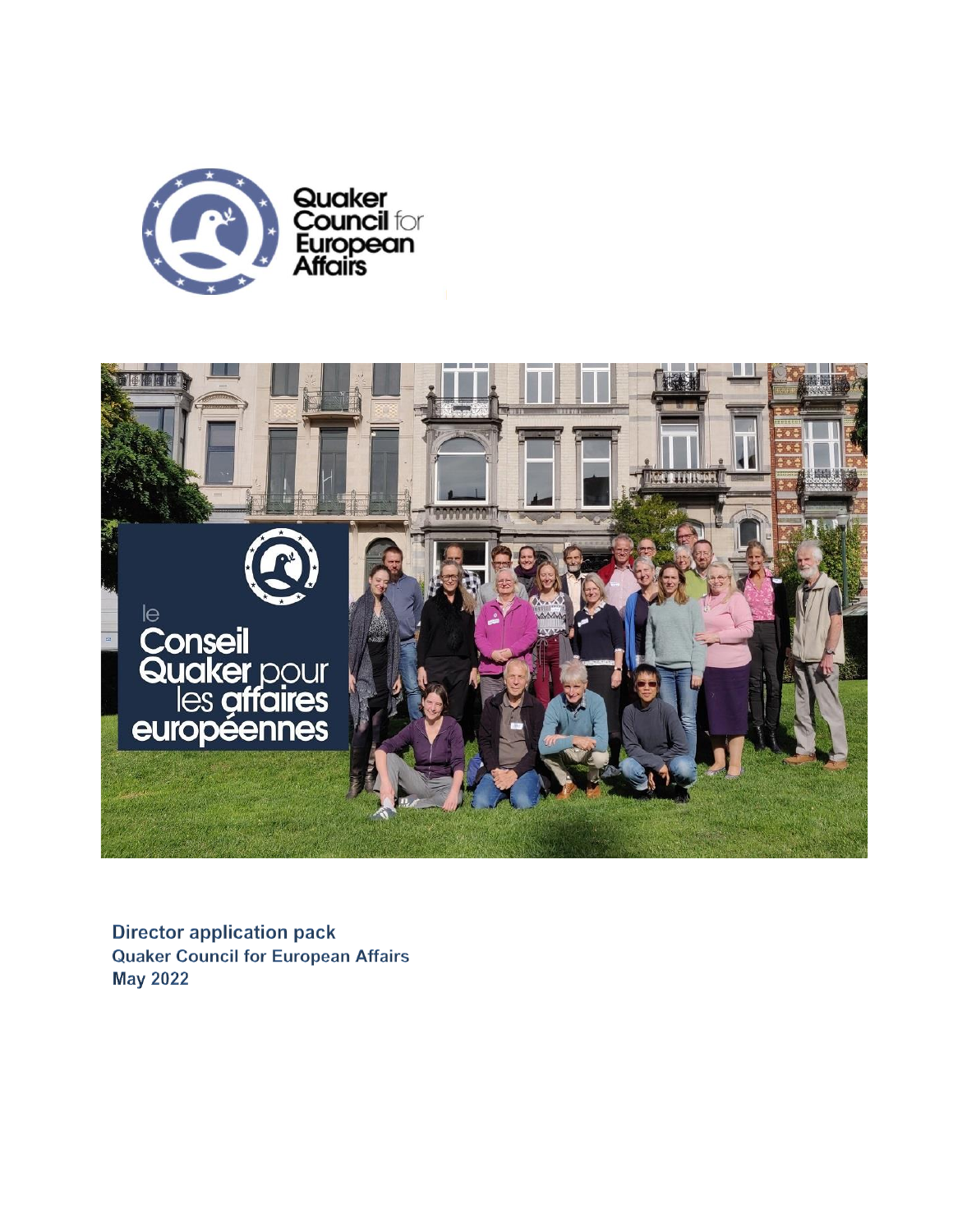#### Introduction from the Executive Committee

Thank you for showing your interest to work for the Quaker Council for European Affairs, in the role of Director. At QCEA, we believe that peace, justice and equality are fundamental values and these testimonies are where our commitment is rooted. Being a small NGO, we focus on programmes around Peace and Human Rights, and their interaction with the climate emergency, telling our truth to the European Institutions who have a major influence on these issues. We are based at Quaker House in Brussels, and committed to diversity and inclusivity in the way we work.

After five years of increasing prominence and influence from 2016, QCEA are seeking to recruit a director who will help us strengthen our advocacy and staff team in a changed European context. The Director will have a clear sense of how to effectively bring QCEA's vision of peace, justice and equality to Europe and its institutions, and how to do so in a way that builds bridges and understanding. Understanding how to build effective staff teams after a period of conflict will be essential to achieving QCEA's goals. The Director is the primary Quaker Representative to the EU, NATO, Council of Europe, OSCE, and a range of interfaith fora; we expect them to delegate much of the representation to subject-specialist colleagues. The Director is also the most senior staff member in the team of currently three staff, though we expect this to rise. The Director is responsible for the leadership of QCEA, the management of the team and the house, and where necessary for undertaking part of the programme work of QCEA.

QCEA's work is based in Quaker House, an art nouveau building in the European Quarter of Brussels, which is the office for the staff and the venue for meetings that further the work programmes of QCEA. It is also the meeting house for the Quaker community in Brussels. The house has two rental apartments (one suitable for families, both on upper storeys accessible by stairs only), one of which may be rented by the Director if they so choose.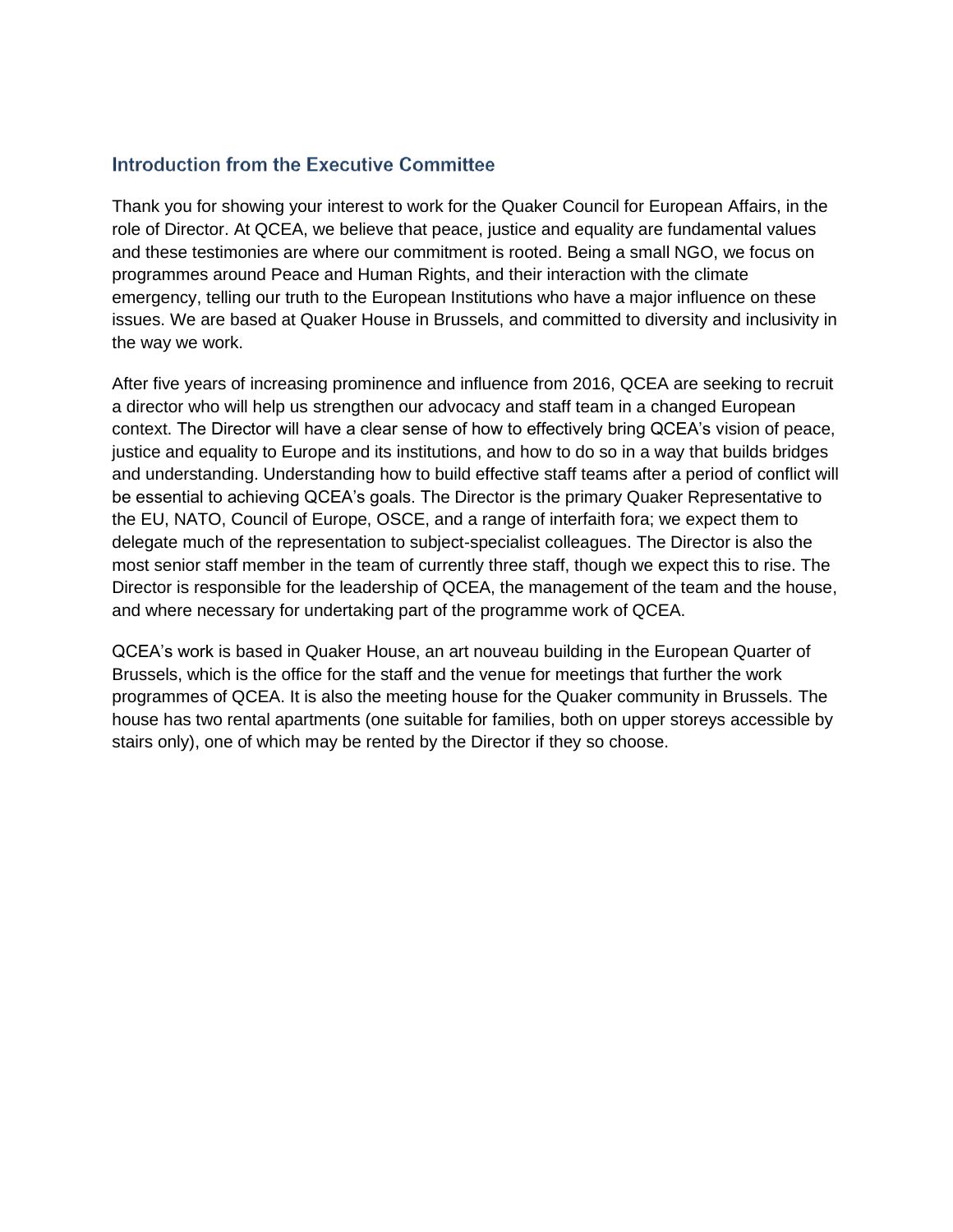# Who we are



The Quaker Council for European Affairs (QCEA) promotes peace, justice and equality to European governments and institutions. We are part of an almost 400-year tradition of work by Quaker organisations that have included anti-slavery advocacy in the 18th and 19th centuries, refugee protection, conflict mediation, and practical peace work in conflicts. QCEA is proud of our radical heritage and we are deeply rooted in the values and experiences of our supporters in Europe and beyond.

QCEA reflects the values and concerns of Quakers in Europe. To ensure this, it has a General Assembly composed of representatives of Quaker groups across Europe.

Oversight of QCEA's work is assured by an Executive Committee to whom the Director is accountable; line management is provided by a member of the Executive Committee.

### **QCEA's strategy**

QCEA has historically represented Quakers' concerns, and over the most recent period has sought to professionalise its contribution to European policy by focusing on certain fields. The current strategy focuses on Human Rights and on Peace work, while naturally alert to the broader context of Climate Change and Economic Injustice.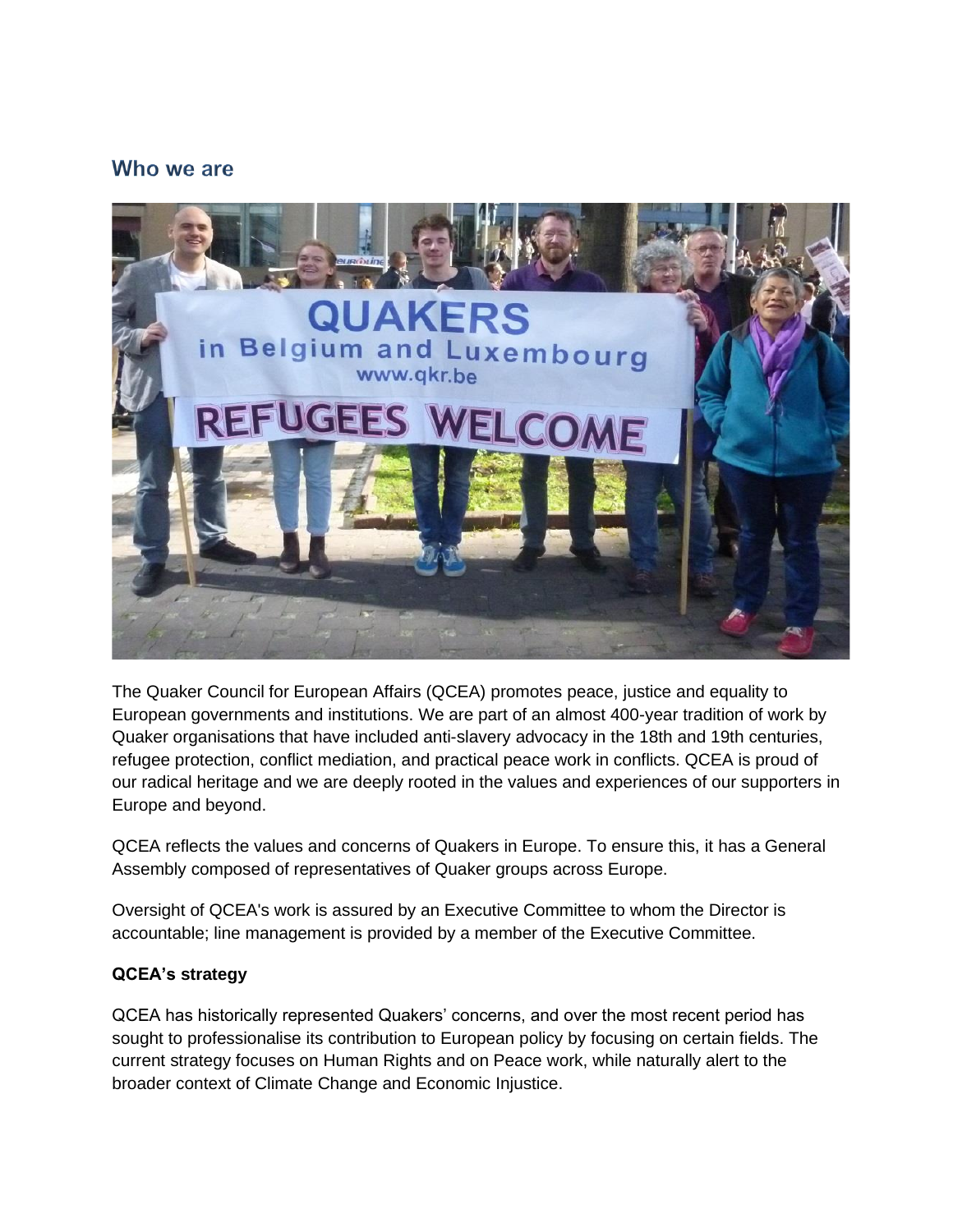We take an explicitly anti-oppressive approach to the work, and expect the Director to model that approach in what we do and how we do it. We use 'Quiet Diplomacy' and other methods to bring people together to have conversations that wouldn't otherwise happen.

QCEA's strategic plan can be found [here.](https://www.qcea.org/wp-content/uploads/2019/10/Strategic-Plan-2019-2024.pdf) We intend to review it imminently; the Director will be expected to contribute to that process.

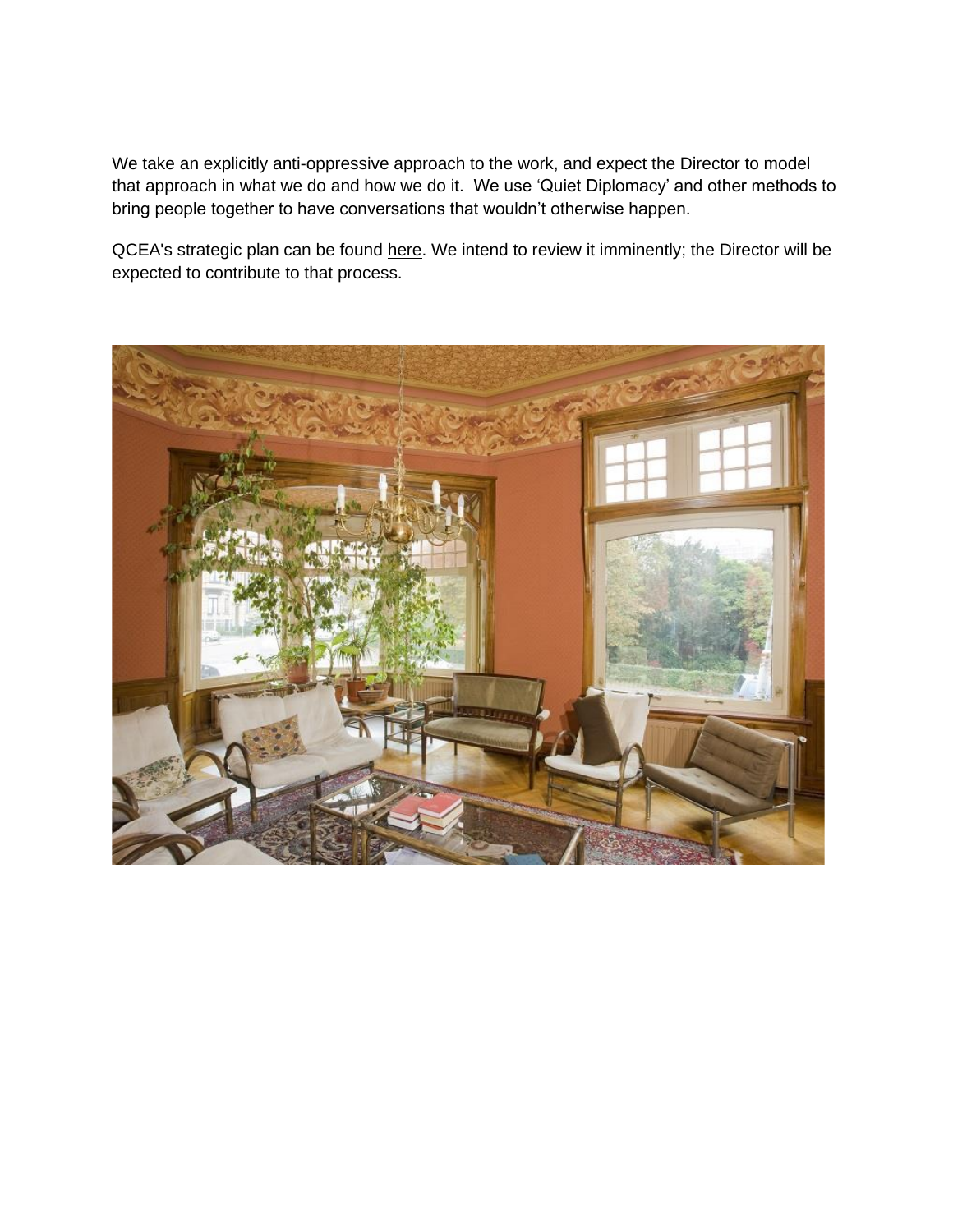## About the role



#### **Job Description**

**Job Title:** Director, Quaker Council for European Affairs

**Location:** Quaker House, Brussels

**Reporting To:** QCEA Executive Committee

#### **Responsible For**

**People:** QCEA staff of up to 6 people

**Resources**: An annual budget currently between Euro 350K and 500K including responsibility for the management of Quaker House.

The Director will lead and be part of a small team based at Quaker House, Brussels. The Director will, in collaboration with other team members and other actors within the organisation, identify the best ways of promoting peace and human rights in Europe, and rebuild a sustainable staff team of up to 5 to 6 staff members which would include programme leads and operations. The new director will be key in creating and planning the new structure. They will be responsible for recruiting to and developing this new team, which currently comprises a Communications Officer, Peace Programme assistant, and an Office Manager.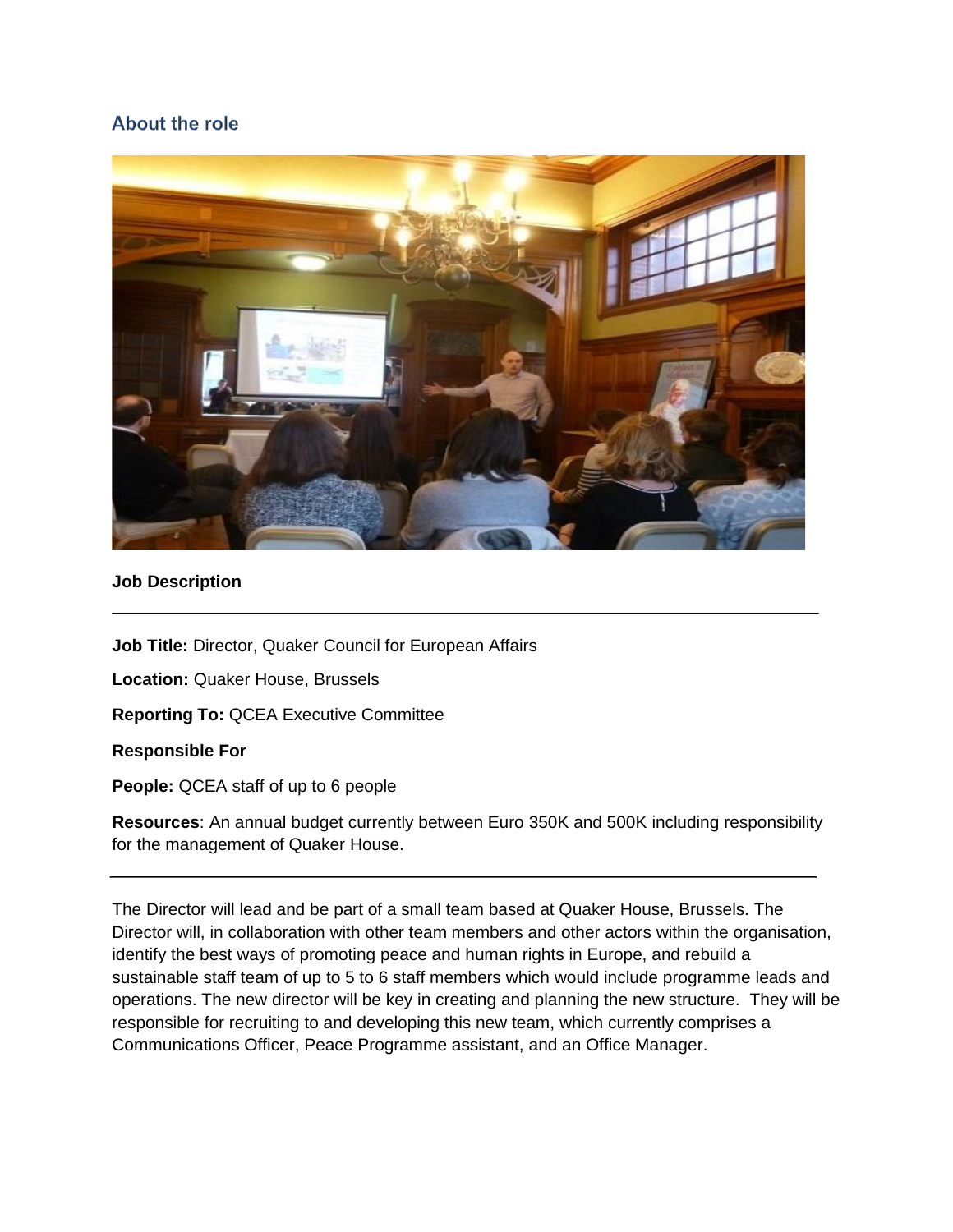## **Responsibilities:**

## **1. Leadership**

- Lead QCEA on the development and delivery of its strategic plan, working with the staff, Executive Committee and General Assembly,
- Provide effective leadership, supervision and direction to staff, inspiring and supporting staff to deliver their best for QCEA,
- Promote the whole organisation to be inclusive and promote diversity and an antioppressive approach to our work,
- Be an effective ambassador for QCEA with a wide range of stakeholders including European Institutions, Quaker agencies worldwide, Quakers across Europe, donors, partner agencies and NGOs,
- Maintain a good knowledge of the Quaker network in Europe and beyond and be aware of emerging Quaker concerns, as they come through the General Assembly,
- Be alert to the external environment in which QCEA operates, so significant developments are clearly understood, risks assessed, and opportunities leveraged, to facilitate the delivery of the plan.

## **2. Developing Programme Work**

- Relevant life and practical experience in international studies and development, nonprofit management, peace studies, human rights, environment or a related field.
- Support colleagues to develop programmes of work in line with the strategic plan and approved work plans,
- Maintain a sufficient understanding of major issues, developments and opportunities in Europe and European institutions to be able to help staff, Executive Committee and General Assembly in developing QCEA's priorities and opportunities for making positive change,
- Represent QCEA with appropriate NGOs and networking to facilitate joint advocacy opportunities.

# **3. Management**

- Provide line management to the Communications Officer, the Office Manager, Programme Staff and ensure suitable line management for others,
- Build the staff team to ensure they work with each other and with partner organisations, in order to deliver QCEA's work programmes effectively and efficiently,
- Implement appropriate performance management systems to support the achievement of QCEA's goals, as well as the development of staff skills, knowledge and responsibilities,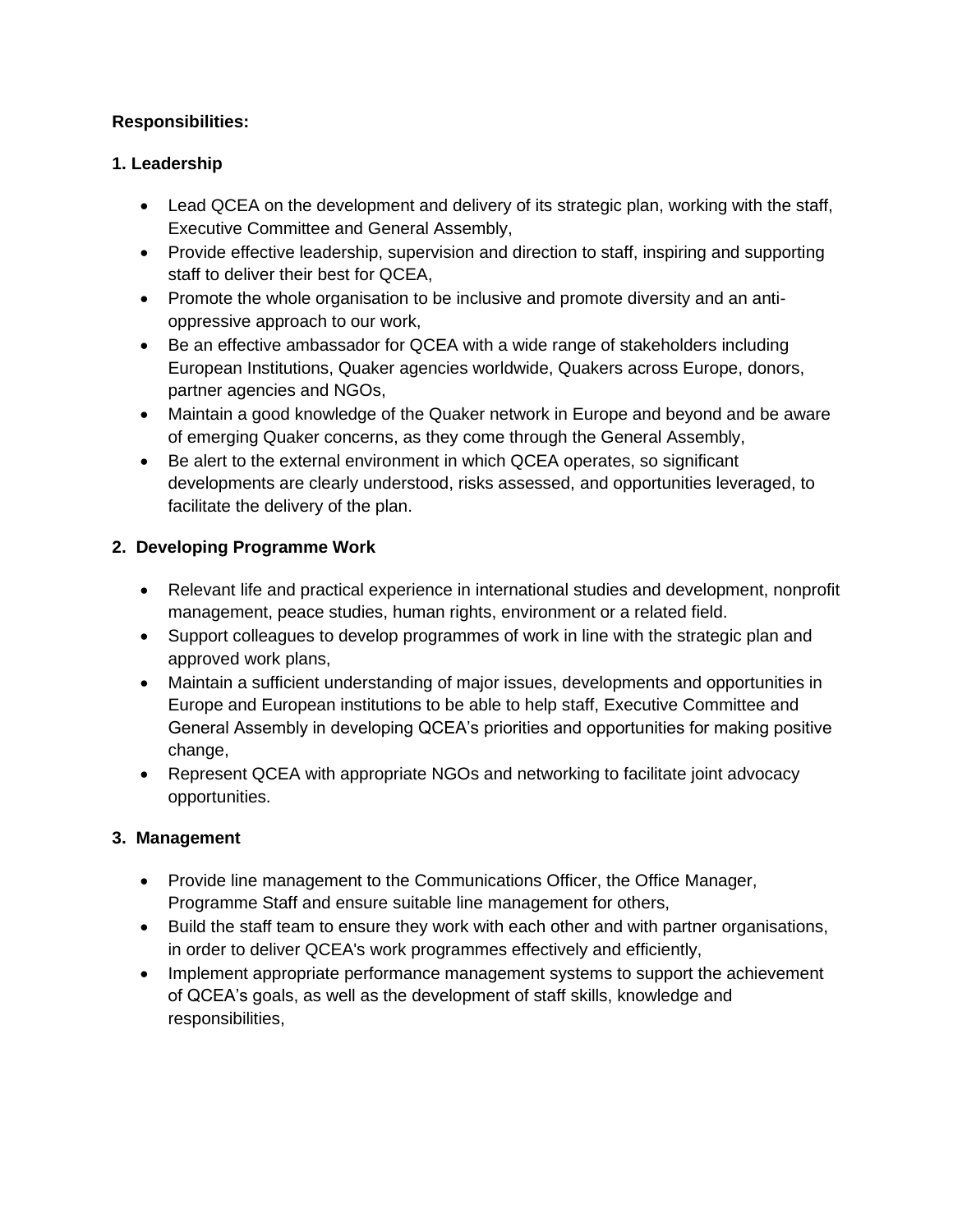- Ensure QCEA identifies and builds strong strategic relationships with partners and donors,
- Manage Quaker House, being ultimately responsible for its continuing to function as a safe, welcoming Quaker space for all those who use it.

## **4. Communications and Outreach**

- Engage with donors and Quaker support/fundraising groups,
- Communicate the work of QCEA to Quaker communities and in other forums,
- Ensure QCEA maintains and develops excellent relations with relevant European level advocacy networks and other Quaker bodies, networks, and agencies.

## **5. Good Governance and Operational Effectiveness**

- Ensure compliance of all aspects of the organisation's activities with Belgian and EU law and regulations,
- Ensure QCEA's values and policy commitments are reflected in QCEA programme work,
- Ensure QCEA has the right management systems, procedures, and structures to carry out its work effectively, accountably, and safely,
- Responsible for Health and Safety for safe running of the building and the entire operation of QCEA ensuring compliance with appropriate legislation.
- Support the organisation of meetings of the General Assembly and Executive Committee,
- Work with the Executive Committee to develop annual plans for the organisation's activities,
- Monitor the success of QCEA's campaigns and programmes against agreed outcomes,
- Play a leadership role in ensuring a safe environment for all staff and those who come into contact with the organisation.

### **6. Finance and Administration**

- Provide strong financial management, working with the Office Manager and the Treasurer to generate budgets, prepare annual accounts and ensure adherence to financial policies,
- Report on budget execution and financial management issues,
- Ensure regulatory and legal compliance with all aspects of the organisation's activities,
- Review regularly the fundraising requirements of QCEA, including coordinating fundraising initiatives by the team, and supporting the development of applications,
- Submit grant applications, secure timely funding, and report to donors in line with donor requirements,
- Work with the Office Manager, Communications staff, and IT volunteers to monitor and address issues of IT security and service quality.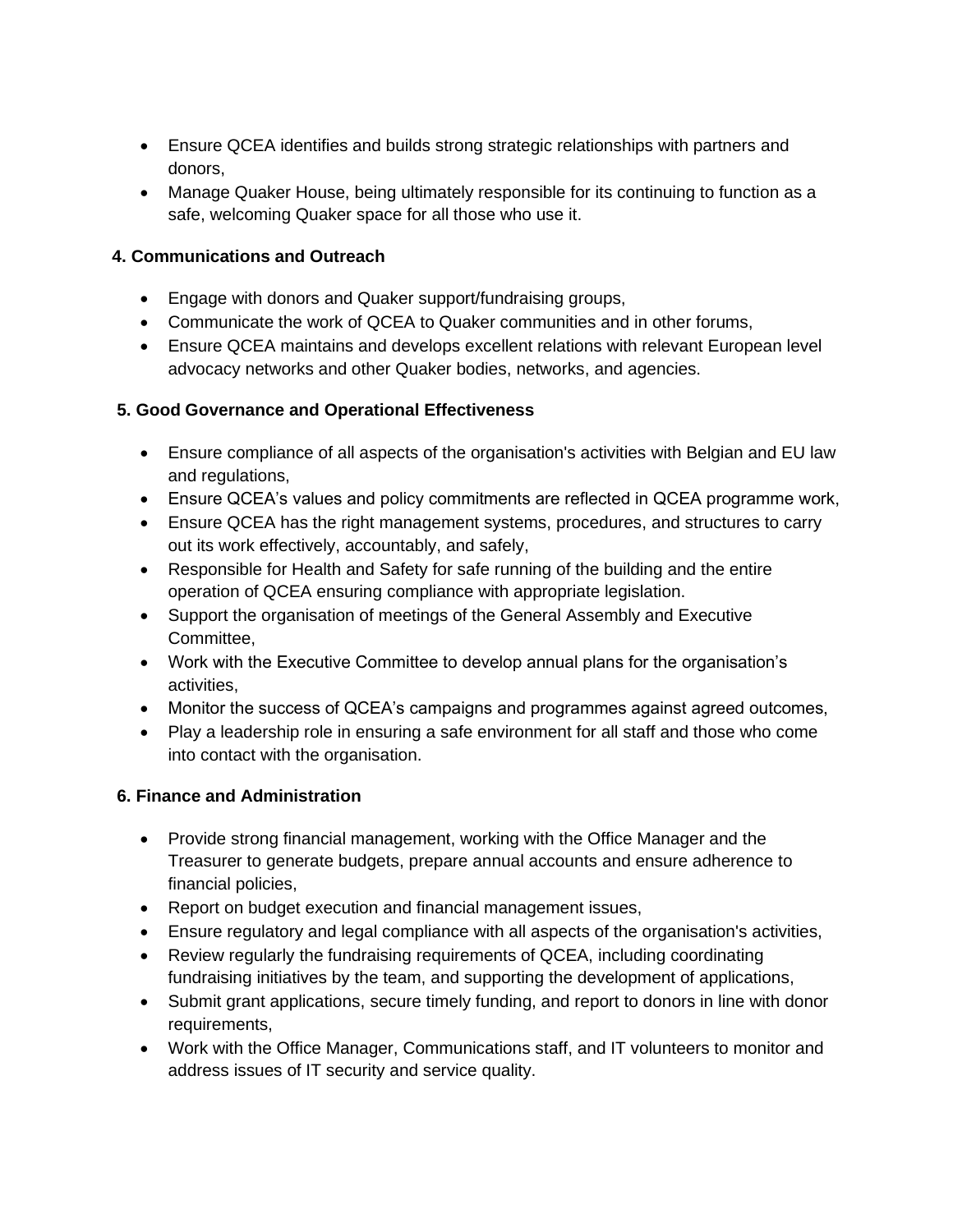#### **7. Performance and Teamwork**

All QCEA staff, with the guidance of their line manager, are responsible for:

- Setting their own objectives,
- Identifying personal and organisational learning opportunities,
- Ensuring continuity of their work by planning an adequate handover to any successor(s),
- Actively and respectfully participating in the resolution of any grievances according to QCEA procedures.

All QCEA staff should also:

- Contribute to team-building and positive professional relationships,
- Contribute to orderly paper and digital filing and good knowledge management,
- Be alert to issues relating to Quaker House (by creating a welcoming atmosphere, and bringing quality issues to the attention of the Office Manager).

**Other duties:** To undertake any other duties that are reasonable and are commensurate with the role as directed by the Executive Committee in line with the changing needs of the service and meet operational demands for the successful delivery of service for QCEA

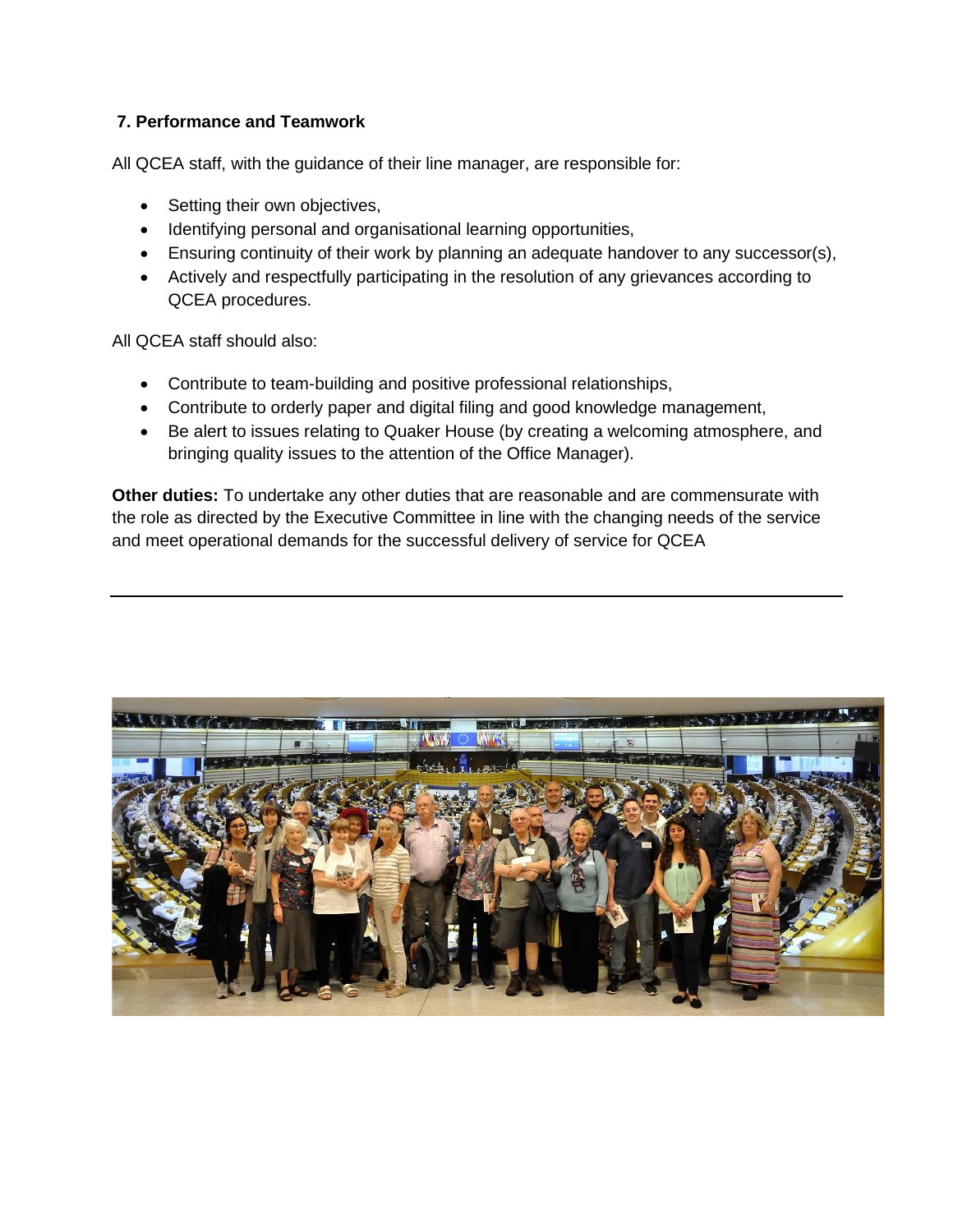#### **About you**

There is no one perfect profile for this position, but the successful applicant will meet many of the criteria outlined below.

#### **Person Specification:**

- Demonstrable skills and experiences in leading a team in a multicultural and multilingual organisation,
- Demonstrable experience in revitalising small teams after difficult times and exceptional ability to get the best out of people,
- Understanding of and sympathy with the value of Quakers; committed to working within Quaker structures and practices,
- A demonstrable commitment to the values of peace, nonviolence, justice, and equality
- A strong track record in delivering programme objectives,
- Sound knowledge and experience of at least one of the following policy areas: human rights, peace, climate justice; and the commitment to increasing knowledge in all these areas,
- Good knowledge and understanding of European Institutions
- Excellent spoken and written English; knowledge of French or Dutch desirable, while knowledge of other EU languages is an advantage,
- Excellent communication skills including being able to communicate complex policy issues to a variety of audiences, including government officials, Quakers across Europe, and partner NGOs,
- Strong interpersonal skills and the ability to work with a diverse range of people and organisations, including good knowledge of current discourses on diversity, race, gender, and privilege, as well as experience of and commitment to actively cultivating good practice regarding these issues in a team leadership role,
- Proven experience in financial and operational management.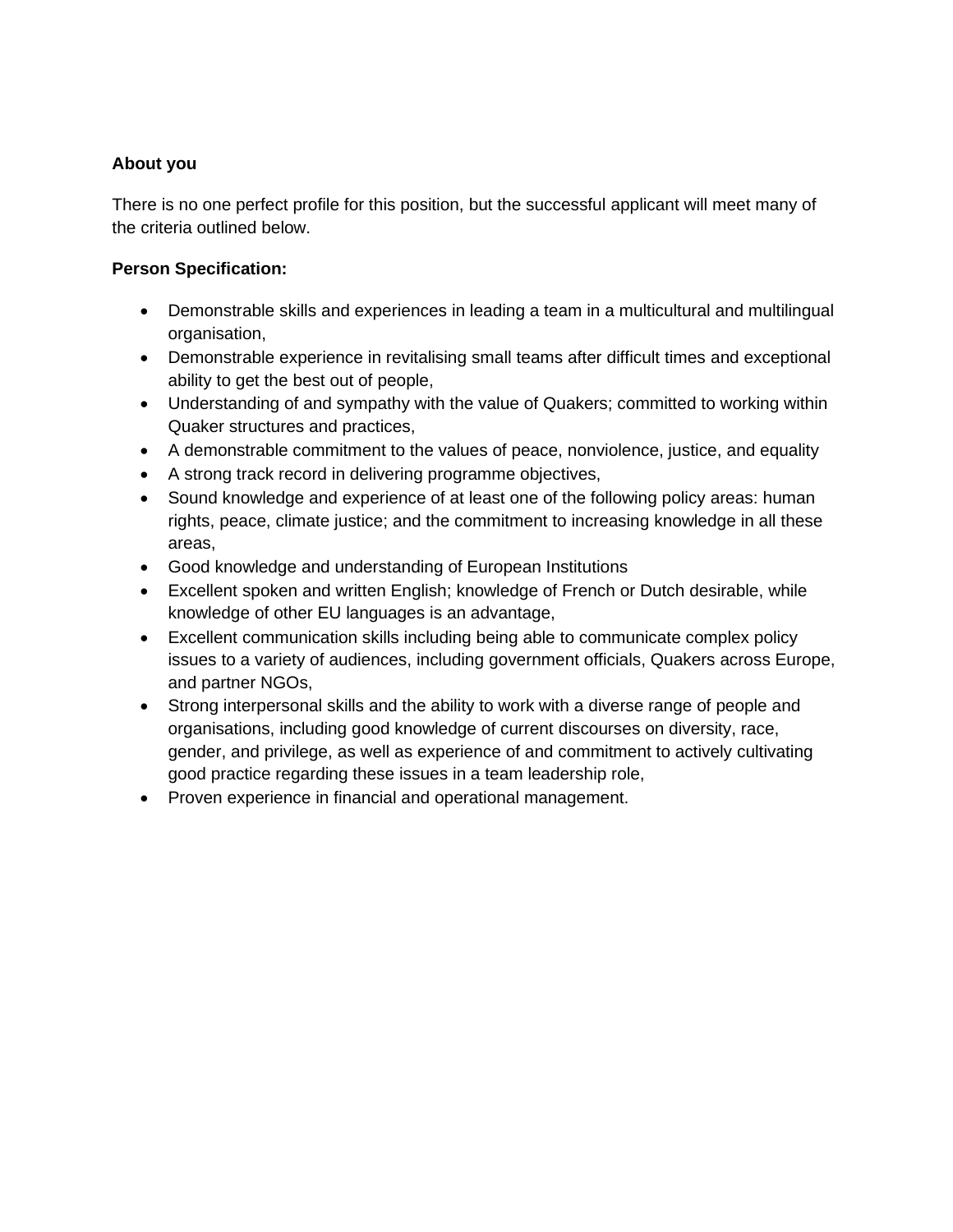#### What we offer

The successful applicant will lead a small, dynamic, and well-respected peace and human rights NGO.

As part of welcoming applications from candidates in different life situations, we welcome applicants stating the hours they wish to work: whatever you propose, you will need to explain how you will do the job in those hours.

**Benefits:** Gross salary of around EUR 51,500 per annum depending on qualifications and experience. QCEA also provides employer's contribution to social security, state pension, and work accident insurance, as well as lunch vouchers and a representative cost of 200 Euro monthly. Under Belgian law, the employee is responsible for registering to a mutuelle of his-her choice.

Contract duration: the first contract of one year, including a six-month probationary period. Following this, a contract of indefinite duration, provided funds are available and performance is satisfactory. The contract will provide a notice whose duration is defined by Belgian law and depends on the duration of the employment within QCEA.

Holidays: 25 days per annum, in addition to Belgium's public holidays. Timing of vacations is to be agreed upon in advance with the Director's line manager.

Working hours: QCEA follows the Belgian practice of a 38-hour work week. Office hours are normally 9am to 5pm with a half-hour lunch break. Some evening and weekend work is needed and, when agreed in advance, is compensated by time off in lieu.

Location: The post is based in Brussels, Belgium. Some international travel may be required.